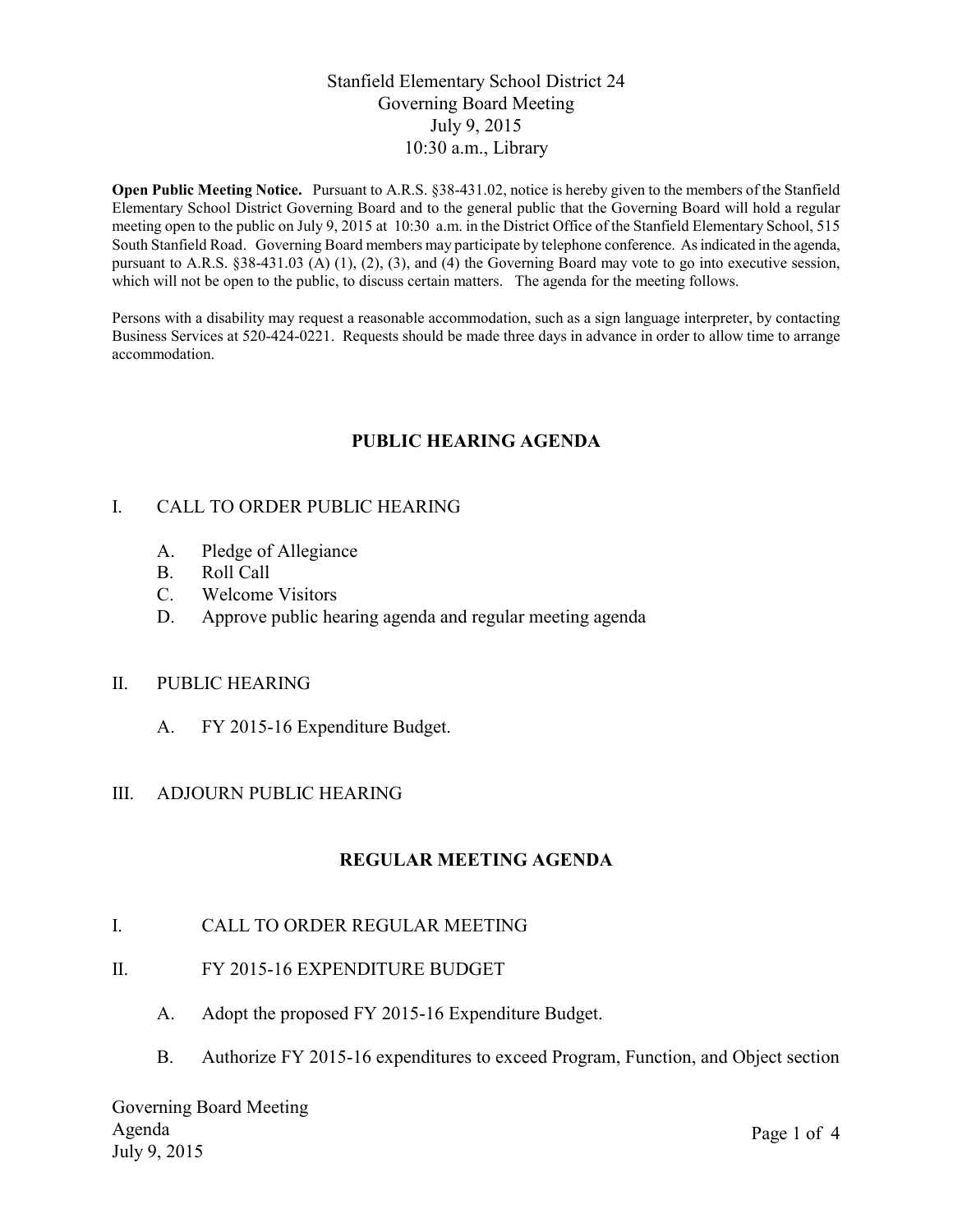budgets.

# III. CALL TO THE PUBLIC

Guidance for Public Participation in Board Meetings is provided in Policy BEDH. The President may recognize individuals wishing to address the Board under Call to the Public or under the item on the Agenda they wish to address. Each individual will be allowed five minutes unless additional time was requested and granted in advance by the Superintendent or President. ARS 38-432.02(H) provides that Board members shall not respond to comments unless the item is on the agenda.

The Board shall not hear personal complaints against school personnel or a person connected with the district. A procedure is provided by the Board for disposition of legitimate complaints in Policies KL, KB and KLD.

# LLAMADA AL PÚBLICO

La póliza BEDH, provee una guía publica para participar en juntas de la Mesa Directiva. El presidente de la Mesa Directiva puede reconocer a los individuos que desean dirigirse a la mesa bajo llamada al público o bajo el artículo en la agenda que desean tratar. A cada individuo se le otorgaran cinco minutos de tiempo, a menos que el Presidente o Superintendente le hayan concedido tiempo adicional por adelantado. La Póliza ARS 38- 432.02 dice que ningún miembro de la mesa responderá a ningún tipo de comentarios de temas que no estén en la agenda.

La mesa no oirá quejas personales en contra de personal de la escuela o personas que tengan alguna conexión con el Distrito. Para este tipo de quejas la mesa provee otro tipo de procedimientos para la disposición de quejas legítimas las cuales se encuentran en las siguientes Pólizas KL, KB, y KLD.

# IV. APPROVAL OF MINUTES

Approve the June 25, 2015 regular governing board meeting minutes.

# V. REPORTS

- A. Superintendent's Report 1. Status of Preschool Development Grant program
- B. June Public Funds Expenditure Reports. (Pages 1-3)
- C. June Student Activities Report. (Page 4)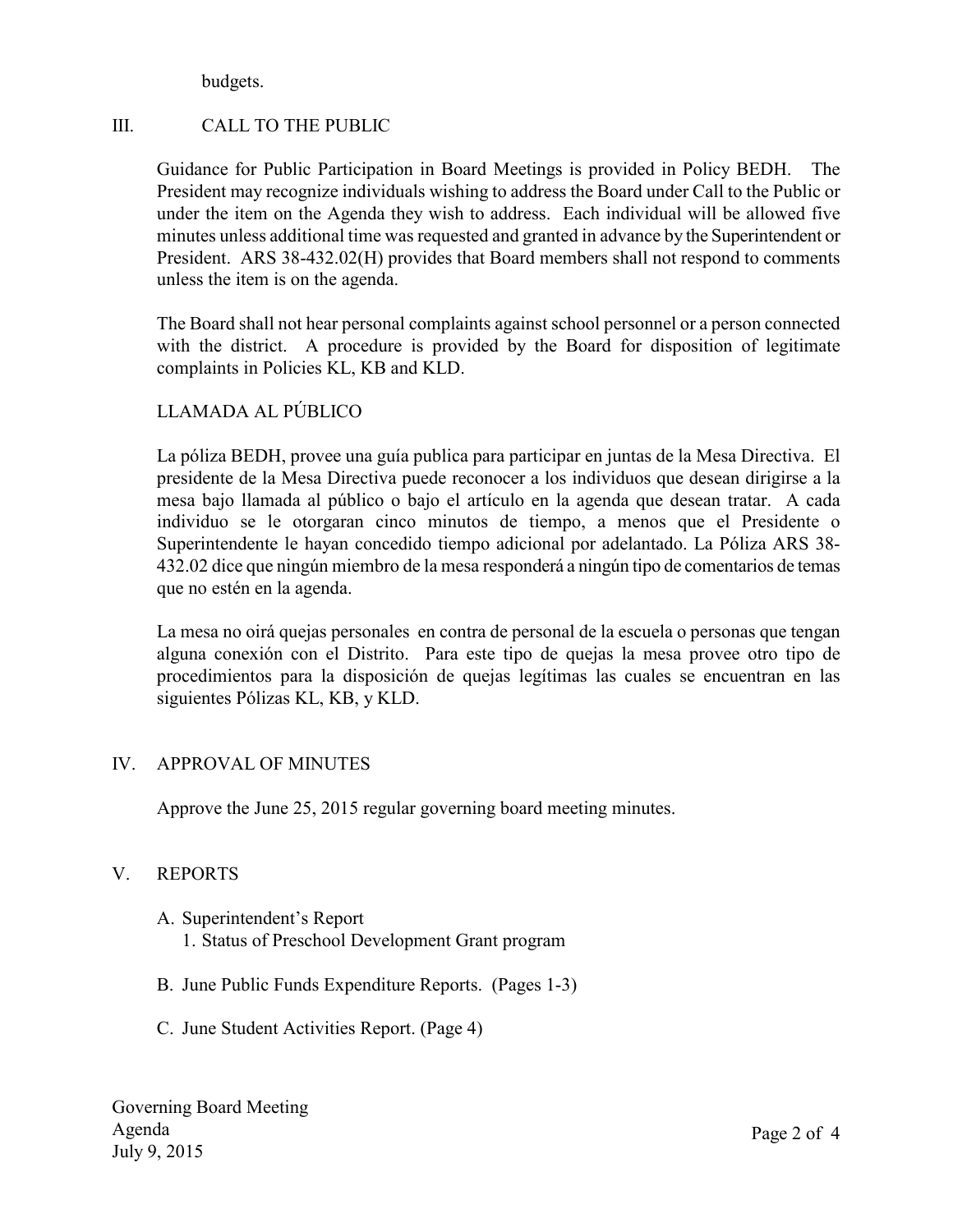- D. Principal's Report None
- E. Operations Support Services Reports (Pages 5-7)
	- 1. Transportation
	- 2. Maintenance
	- 3. Technology

### VI. NEW BUSINESS ACTION ITEMS – PERSONNEL

All hiring is pending satisfactory completion of background investigation, records verification, and fingerprint report.

- A. Approve hire, Initial Teacher Appointment Contract, effective July 28, 2015: 1. Hermelina Liddell
- B. Approve hire effective August 5, 2015, Notice of "At-Will" Appointment Initial, 189 day schedule:
	- 1. Raphael Kerckhof, Driver
	- 2. Mary Wilkes, Paraprofessional

### VII. NEW BUSINESS ACTION ITEMS – BUSINESS

- A. Ratify approval of payroll vouchers
	- 1. PV31 \$ 64,049.23
	- 2. PV32 \$ 50,370.77
- B. Ratify approval of expense vouchers
	- 1. EV1557 \$ 25,741.91
	- 2. EV1558 \$ 35,805.00
- C. Re-approve facilities use fee schedule for FY 2015-16.
- D. Approve FY 2015-16 meal price changes: milk \$0.35, ala Carte snacks (Page 8)
- E. Approve out of state travel for the Superintendent to attend the AASA Women in Leadership conference in Corona, California October  $1 - 2$ , 2015.

### I. FUTURE AGENDA ITEMS

Governing Board Meeting Agenda July 9, 2015